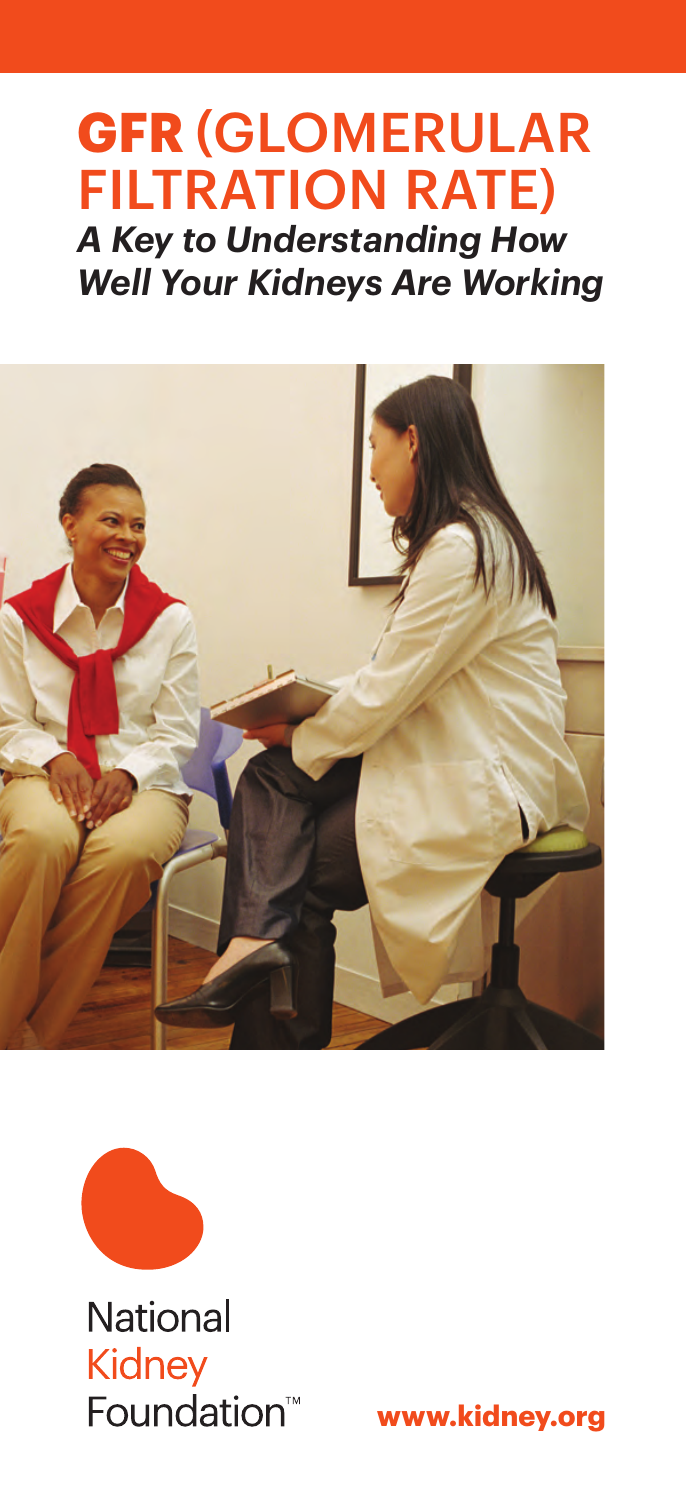#### **National Kidney Foundation's Kidney Disease Outcomes Quality Initiative**

Did you know that the National Kidney Foundation's Kidney Disease Outcomes Quality Initiative (NKF-KDOQI)™ has guidelines that help your doctor and health care team make important decisions about your medical treatment? The information in this booklet is based on the NKF-KDOQI recommended guidelines.

#### **Stages of Kidney Disease**

There are five stages of kidney disease. They are shown in the table below. Your doctor knows your stage of kidney disease based on the presence of kidney damage and your glomerular filtration rate (GFR), which is a measure of your kidney function. Your treatment is based on your stage of kidney disease. Speak to your doctor if you have any questions about your stage of kidney disease or your treatment.

#### Stages of Kidney Disease

| <b>Stage</b>   | <b>Description</b>                                            | Glomerular<br>Filtration Rate GFR)* |
|----------------|---------------------------------------------------------------|-------------------------------------|
| 1              | Kidney damage (e.g., protein<br>in the urine) with normal GFR | 90 or above                         |
| 2              | Kidney damage with mild<br>decrease in GFR                    | 60 to 89                            |
| 3a             | Moderate decrase in GFR                                       | 45 to 59                            |
| Зb             | Moderate decrease in GFR                                      | 30 to 44                            |
| $\overline{4}$ | Severe reduction in GFR                                       | 15 to 29                            |
| 5              | Kidney failure                                                | Less than 15                        |

\*Your GFR number tells your doctor how much kidney function you have. As chronic kidney disease progresses, your GFR number decreases.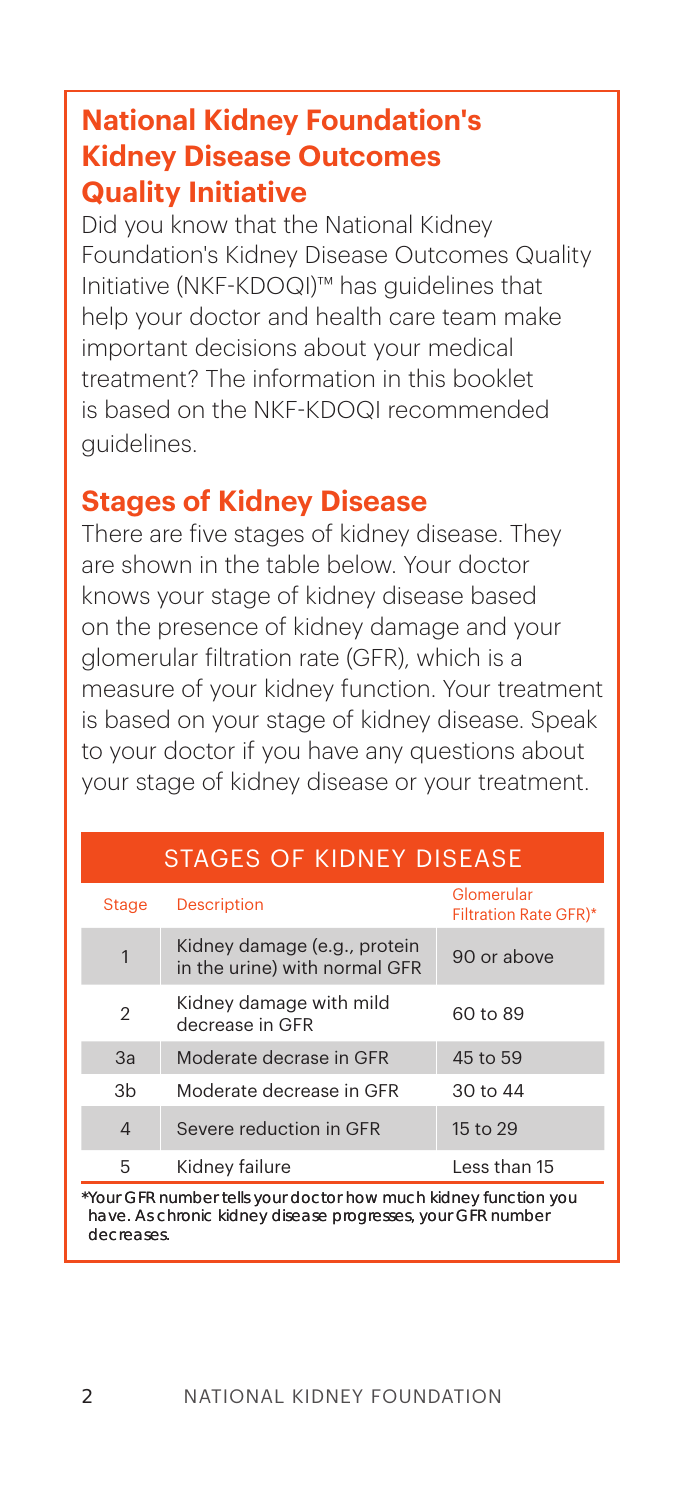# **Why GFR is Important**

Most people are aware that their blood pressure and cholesterol numbers are important in knowing their risk for heart and blood vessel disease. Yet few know about glomerular filtration rate (GFR), one of the numbers that tells them about the health of their kidneys. This brochure explains what GFR is, how it is measured, and why it is important in understanding chronic kidney disease (CKD).

# **How do doctors check for chronic kidney disease?**

Kidney disease can be found with two simple tests:

- 1. A urine test for protein (protein is a sign of kidney damage)
- 2.A blood test for creatinine (used to estimate glomerular filtration rate (GFR)





Even if these tests are normal now, they should be repeated in the future, especially if you are at increased risk for kidney disease. (see page 8)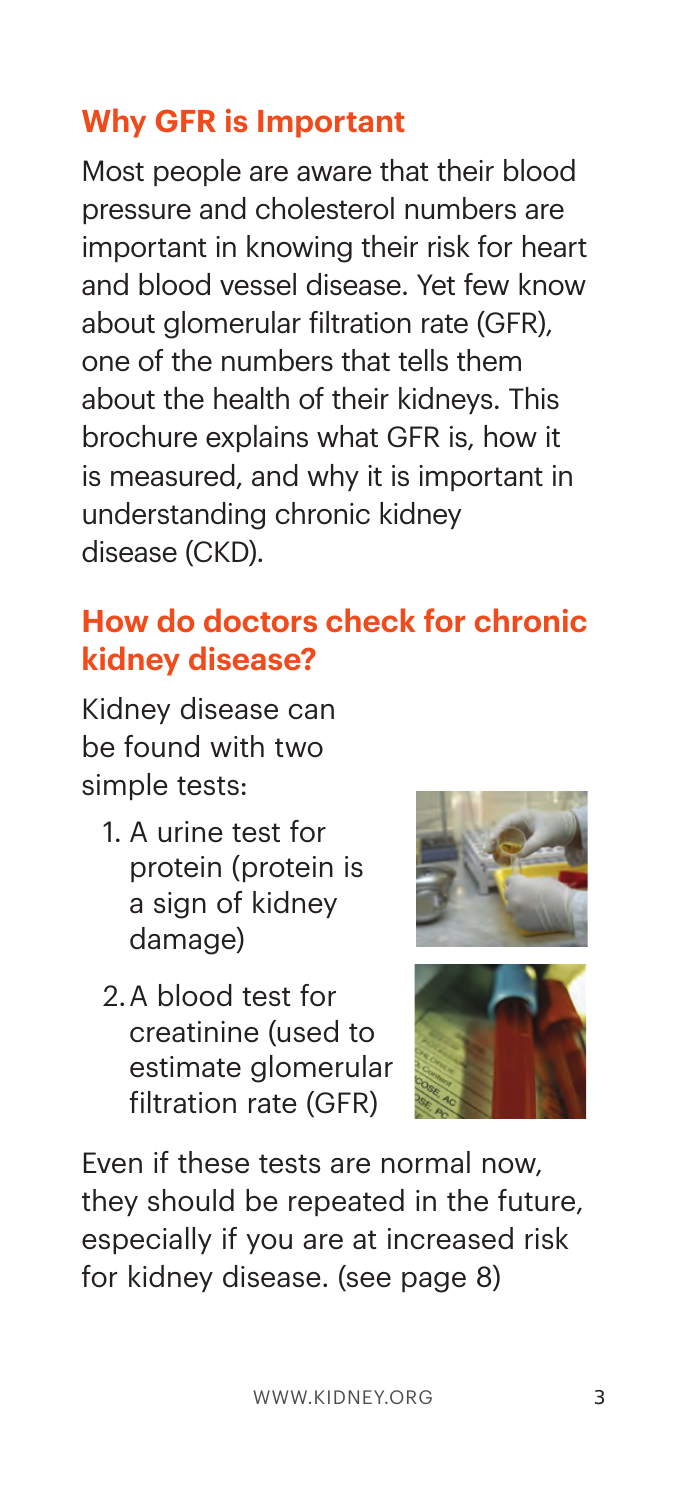## **Wouldn't I know if something was wrong with my kidneys?**

Not always. Early kidney disease can be silent, without pain or other symptoms. Most people do not know that they have early kidney disease. When kidney disease gets worse, some people do notice problems such as swelling, high blood pressure, nausea, poor appetite, and vomiting.

#### **What is the glomerular filtration rate (GFR)?**

When your kidneys are working well, they filter out wastes and excess fluid that become part of the urine your body makes each day. When kidneys aren't working well, you do not remove enough wastes and fluids to keep you healthy. You also cannot make important hormones for your blood and bones. Your GFR number is an estimate of how well your kidneys are working and keeping you healthy.

If your GFR number is low, your kidneys are not working as well as they should. Early detection will allow for early treatment. Early treatment may keep kidney disease from getting worse.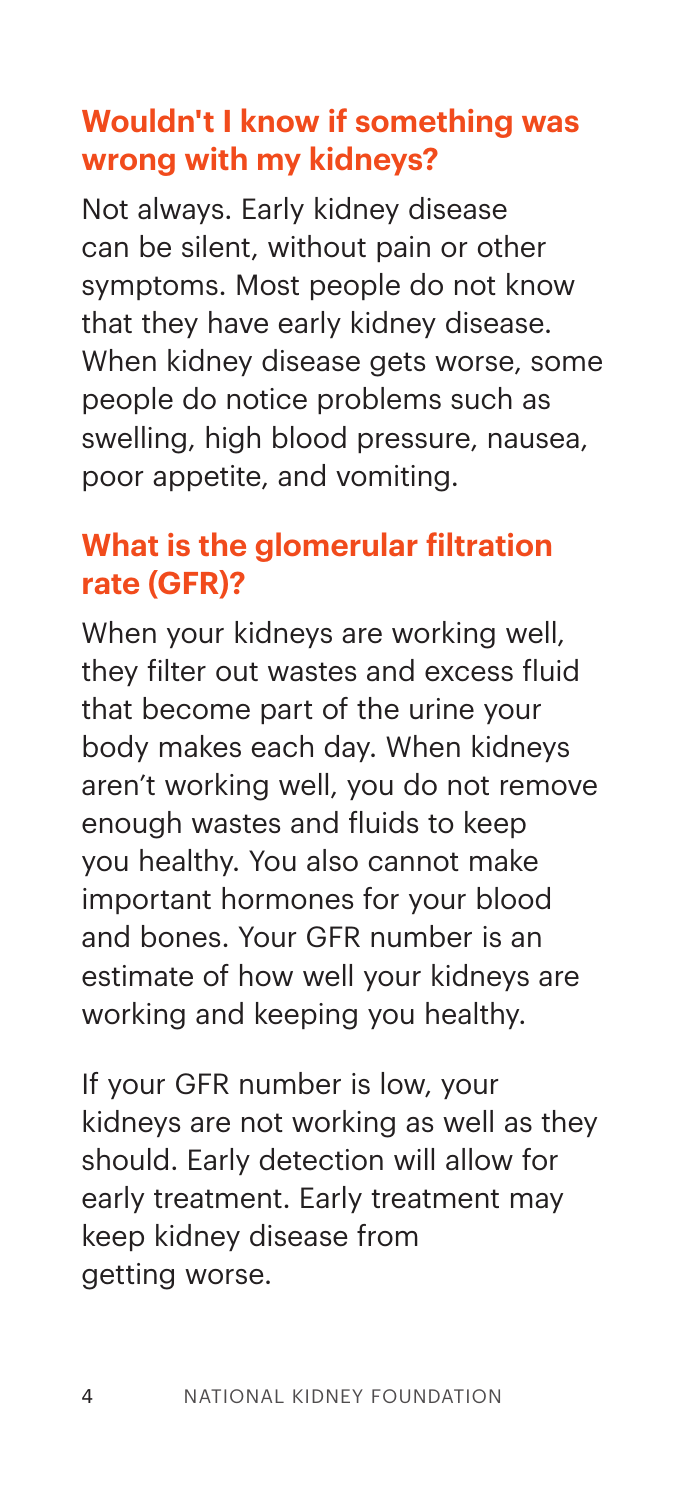# **How is GFR checked?**

Having a simple blood test for creatinine is the first step in checking your GFR. Creatinine is a waste product made by your body's muscles. Your kidneys usually keep the level of creatinine just right. The level of creatinine in your blood and your age, race and gender are used to estimate your GFR.

#### **Do you know what your GFR is?**

Your doctor or testing lab usually calculates your GFR number. Be sure to talk with your doctor about the result.

#### **What is a normal GFR number?**

In adults, the normal GFR number is more than 90. For more information, see chart on the bottom of page 2.

| Age (years) | <b>Average estimated GFR</b> |
|-------------|------------------------------|
| $20 - 29$   | 116                          |
| $30 - 39$   | 107                          |
| $40 - 49$   | 99                           |
| $50 - 59$   | 93                           |
| $60 - 69$   | 85                           |
| $70+$       | 75                           |

GFR declines with age, even in people without kidney disease.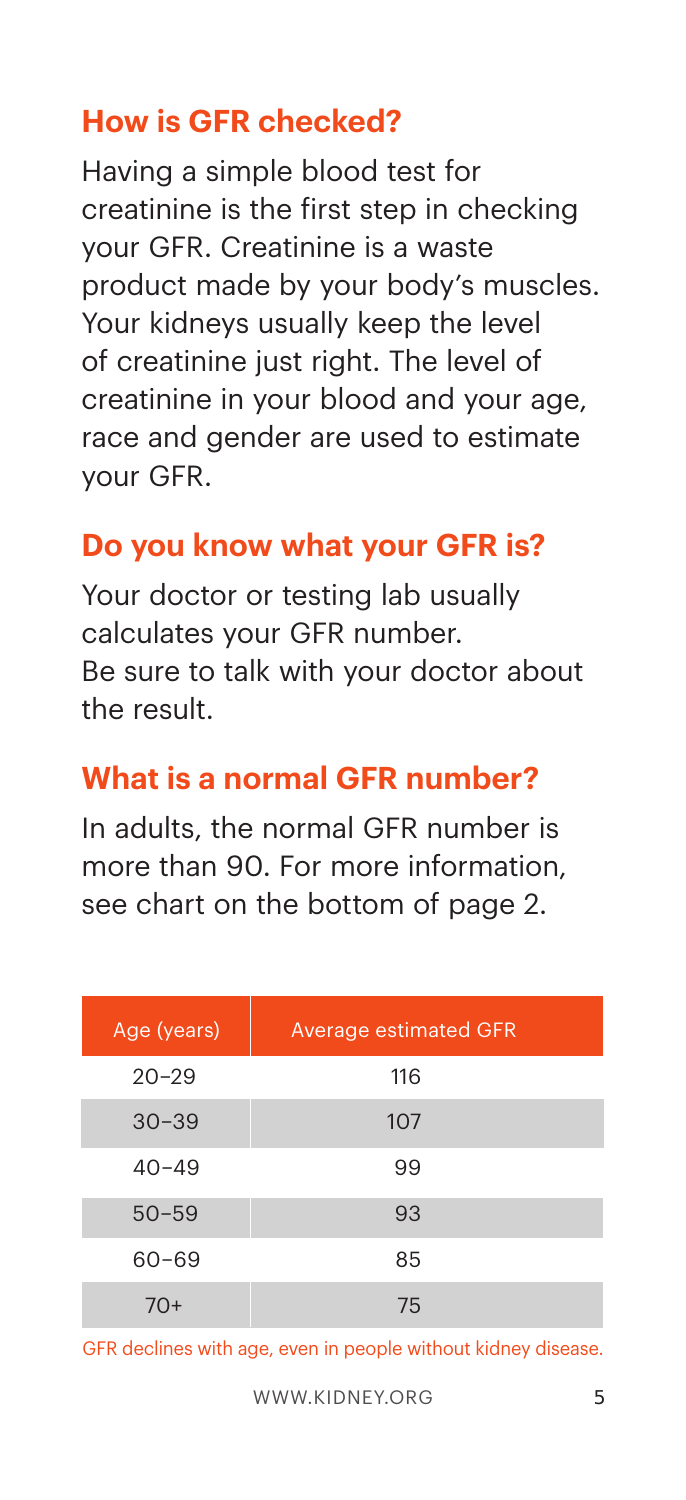# **If your GFR is between 60 and 89...**

People with mildly low GFR (between 60 and 89) may not have kidney disease if there is no sign of kidney damage, such as protein in their urine. These people should have their GFR checked more often. They may be asked to avoid medications that can damage the kidneys (such as ibuprofen) or reduce the dose of medicines that are removed by the kidneys.

If there is kidney damage, such as protein in the urine, a result between 60 and 89 may mean early kidney disease. Even a GFR over 90 with protein in the urine is a sign of kidney disease. GFR must remain low for three months for CKD to be diagnosed.

#### **If your GFR is below 60...**

When GFR is below 60 for more than three months, this is moderate-tosevere chronic kidney disease. You may be referred to a nephrologist (kidney doctor) for evaluation and treatment.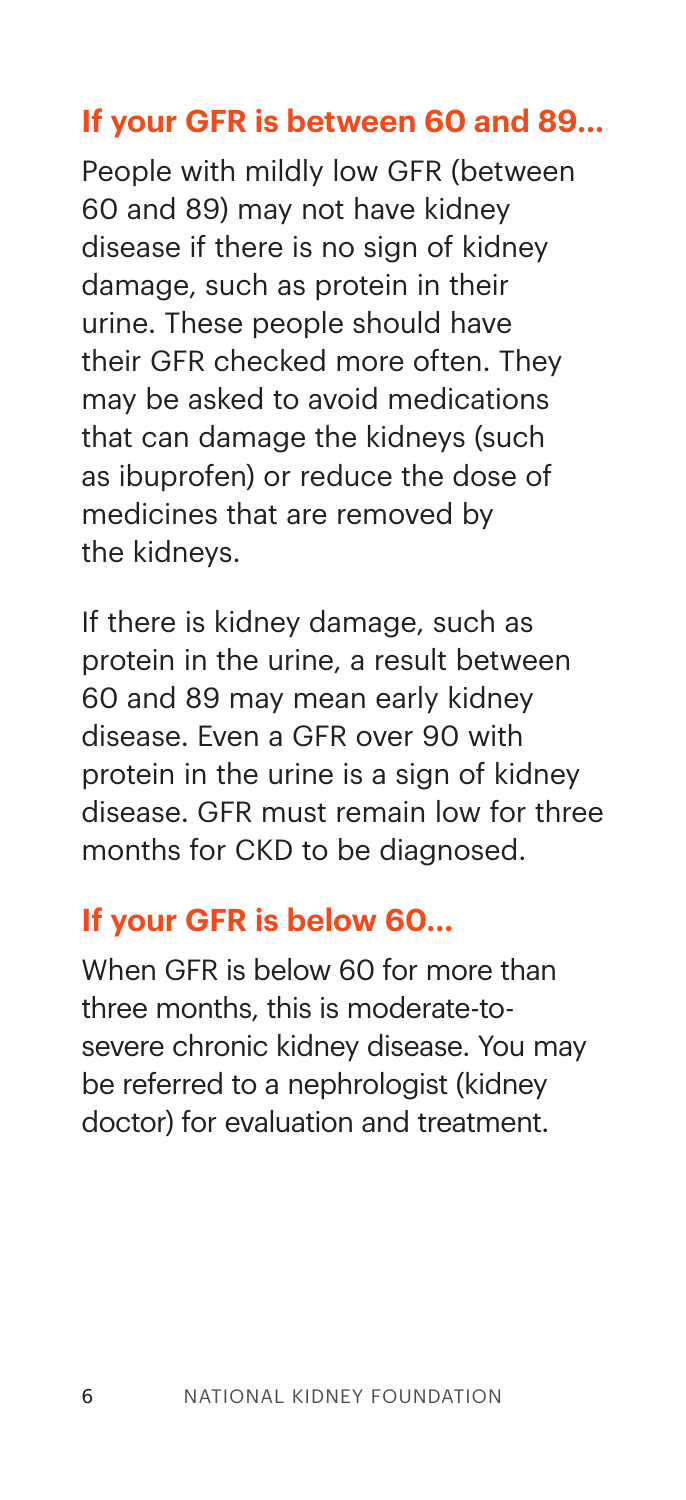# **If your GFR is below 15...**

A GFR below 15 means kidney failure. If kidney failure occurs, dialysis or a kidney transplant will be needed to survive.

#### **Does age affect GFR?**

Yes. GFR gets lower with age, even in people without kidney disease.

The older you are, the lower your GFR. The GFR calculation accounts for age.

At any age, a GFR below 60 for three months or more indicates kidney disease.

## **If my GFR is not normal, what are the next steps?**

More tests will be done to understand why it is low. The results of these tests may provide clues about what is happening. Examples of tests that might be ordered are:

- **•** Urine tests that look for:
	- <sup>o</sup> The type and amount of protein (a sign of kidney damage)
	- **o** Red blood cells (a sign of bleeding in the urinary system)
	- **o** White blood cells (a sign of infection).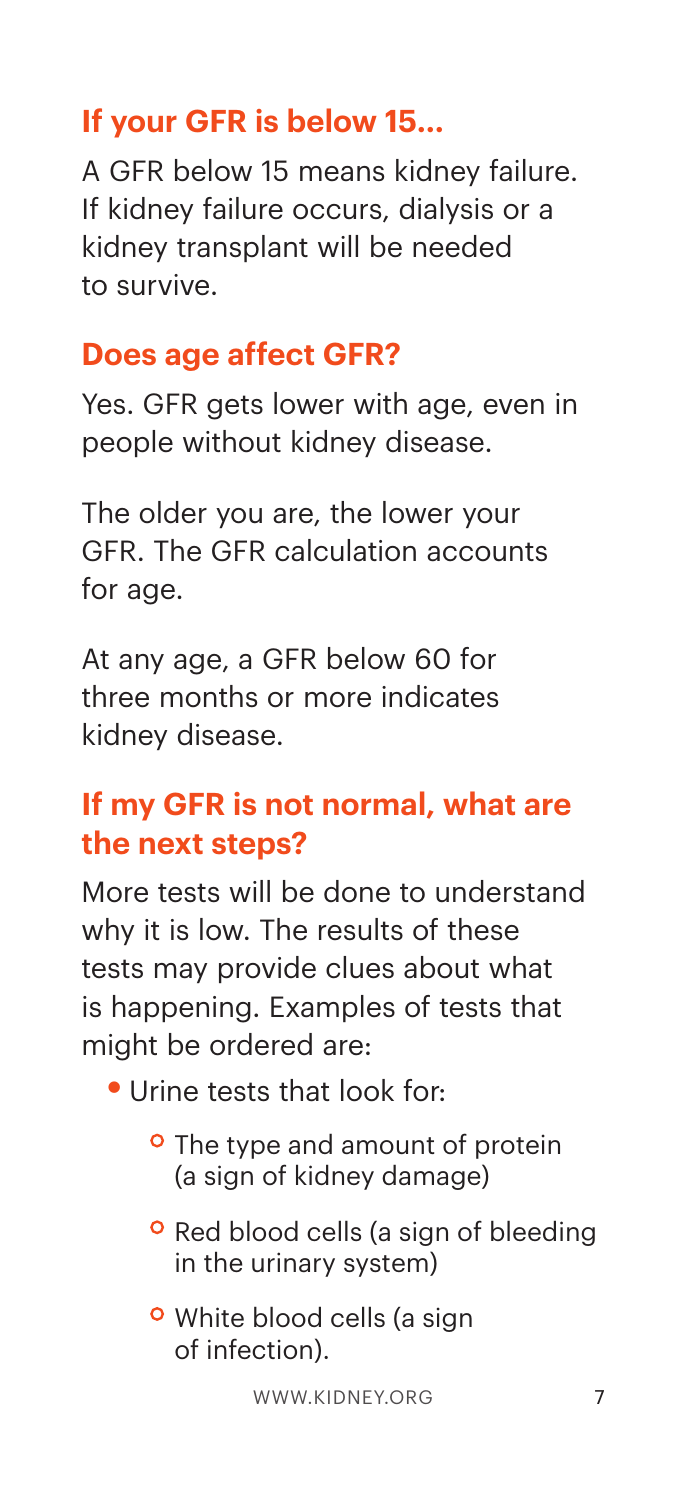- Ultrasound or CT scan to get a picture of your kidneys and urinary system. These pictures show the size of your kidneys and whether or not tumors, kidney stones, or cysts are present.
- A biopsy to remove a tiny piece of the kidney for evaluation. The sample is studied under a microscope to see what kind of kidney damage is happening.

#### **Am I at increased risk for kidney disease?**

Some people are more likely than others to develop kidney disease. You may be at increased risk for kidney disease if you:

- **•** Have diabetes
- **Have high blood pressure**
- **•** Have a family history of kidney disease
- **•** Are over 60 years of age
- **Are African American, Hispanic,** Asian or American Indian.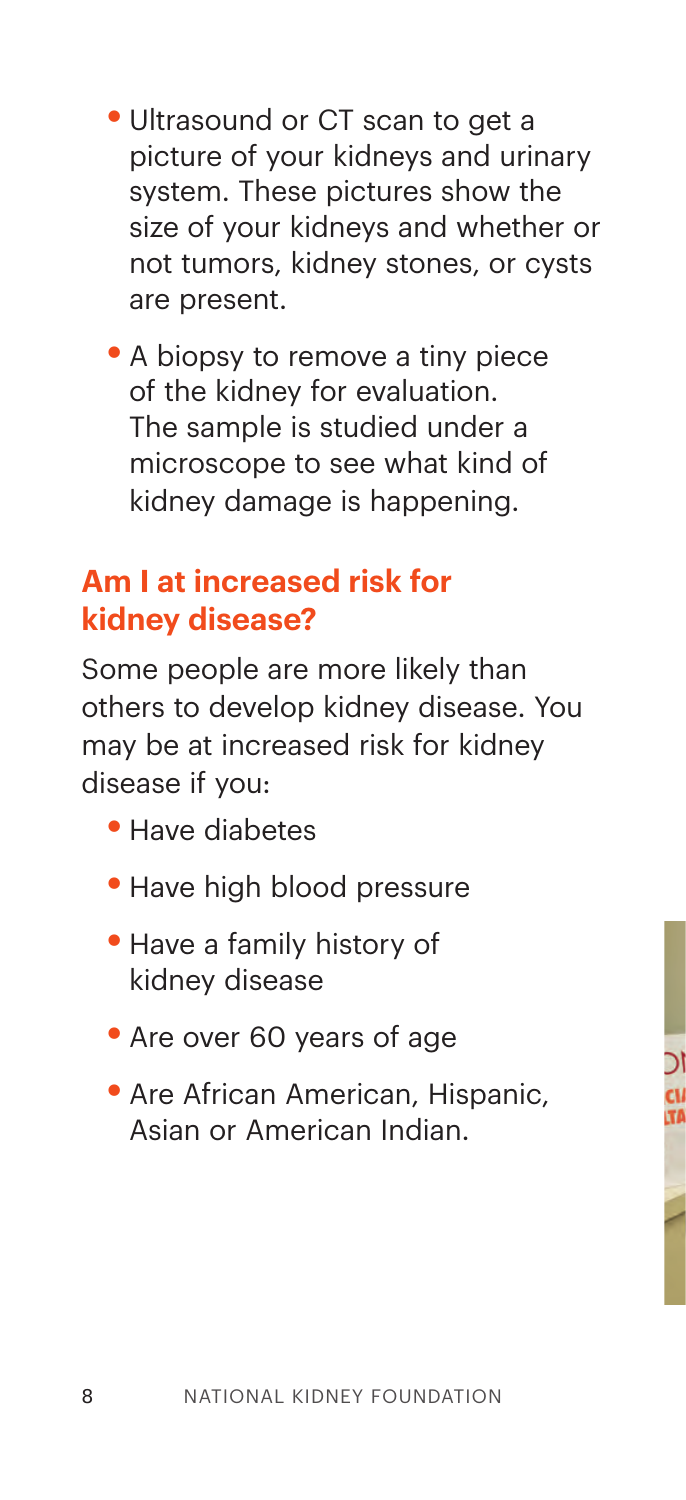### **Are there free kidney health screenings near me?**

Yes! The National Kidney Foundation offers free health screenings throughout the United States. You can search by zip code for the local Kidney Early Evaluation Program (KEEP®) screenings at: **www.kidney.org/KEEP** This program offers free screening tests for: anyone 18 years and older with high blood pressure, diabetes or a family history of diabetes, high blood pressure or kidney disease. Each person receives a health risk assessment, blood pressure measurement, and blood and urine tests. They also have the opportunity to discuss their health and review test results with on-site healthcare professionals.



The National Kidney Foundation offers free health screenings throughout the United States.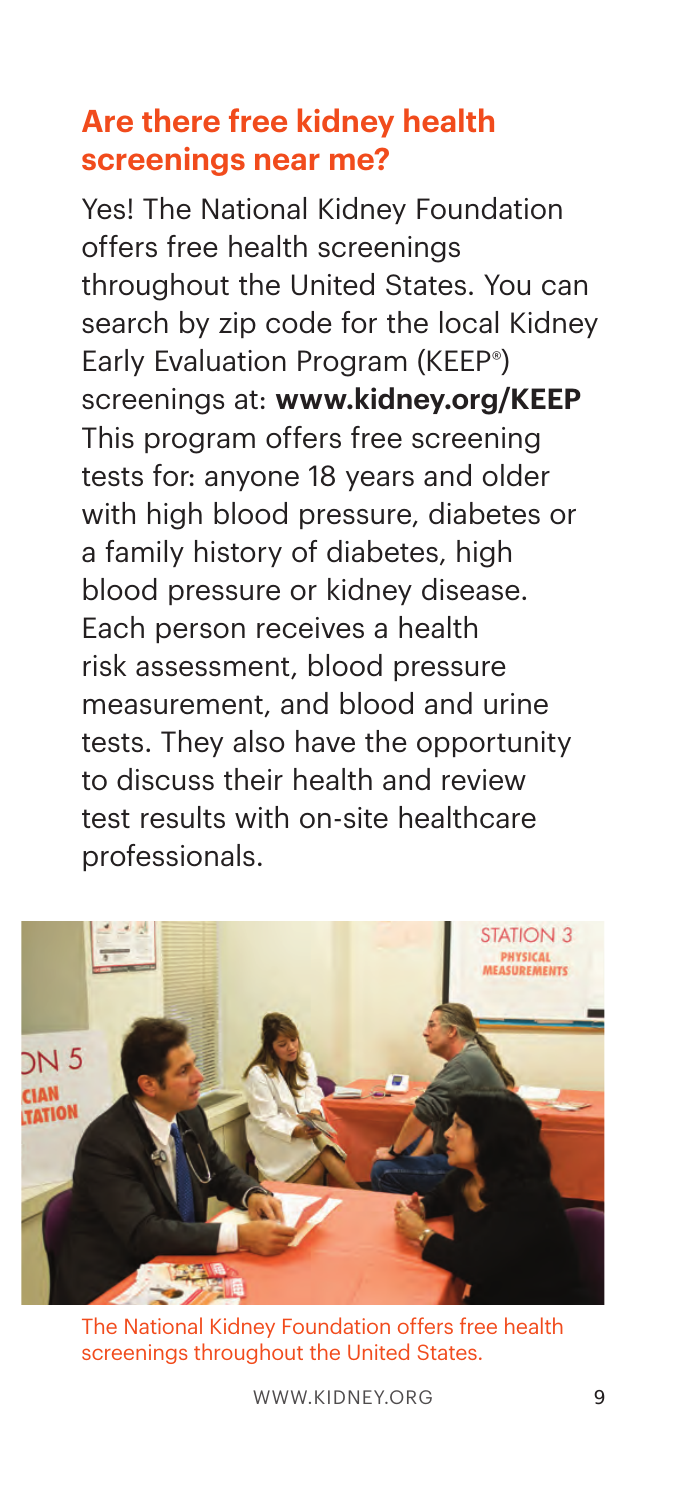#### **If the tests find chronic kidney disease (CKD), what does it mean for my health?**

If you have CKD, your kidneys have lost some of their ability to keep you healthy. They aren't able to do their jobs: filter the blood, make important hormones and maintain the healthy balance of calcium, sodium and other substances.

The most common causes of CKD are diabetes and high blood pressure.

There are also problems caused by kidney disease like high blood pressure, anemia, weak bones, malnutrition and heart disease.

#### **Can treatment keep kidney disease from getting worse?**

The earlier your kidney disease is found, the better. If it is found and treated early, you may be able to keep it from getting worse. That is why it is so important for people with risk factors to be evaluated for kidney disease. (see page 8)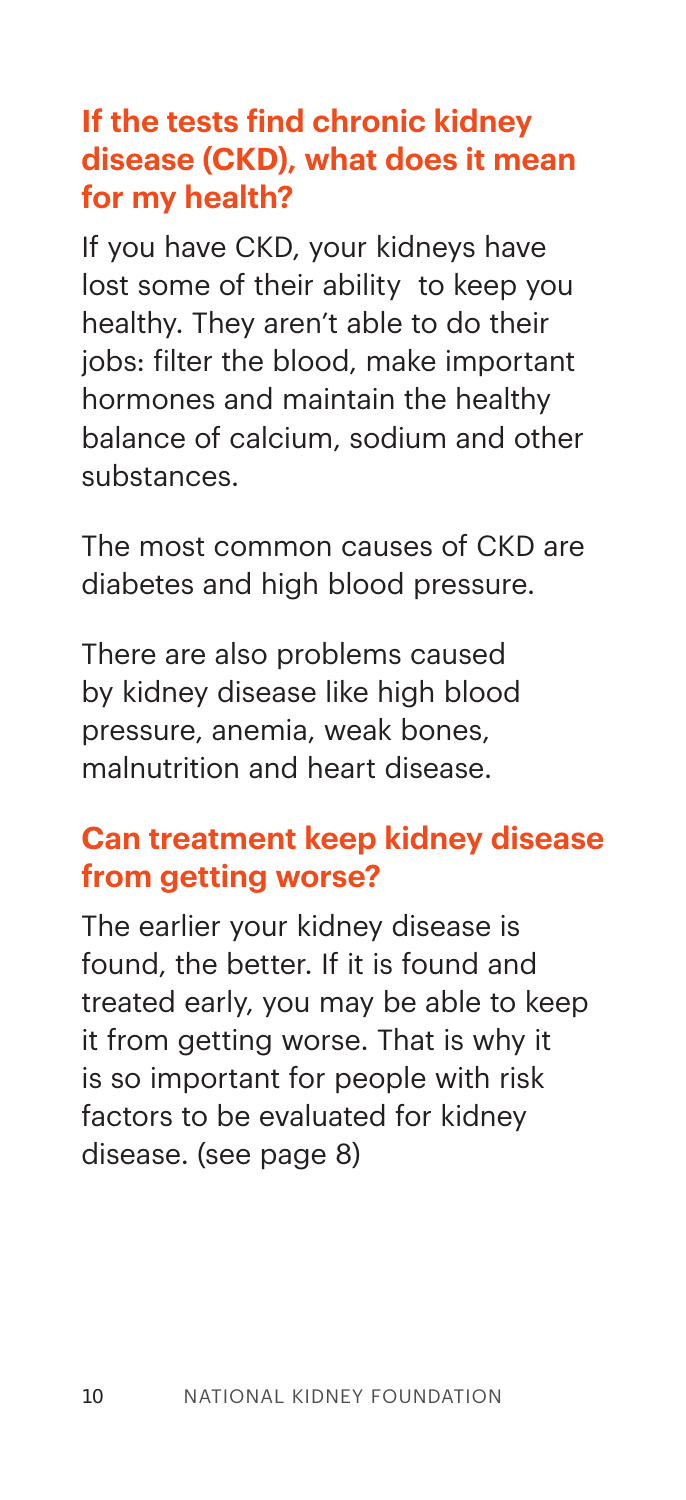

Kidney disease affects many areas of the body.

The success of treatment depends on a number of things:

- **•** Your stage of kidney disease when you start treatment. The earlier you start, the better you are likely to do.
- **How carefully you follow your** treatment plan. Learn all you can about chronic kidney disease and its treatment. Talk to your doctor about what you can do.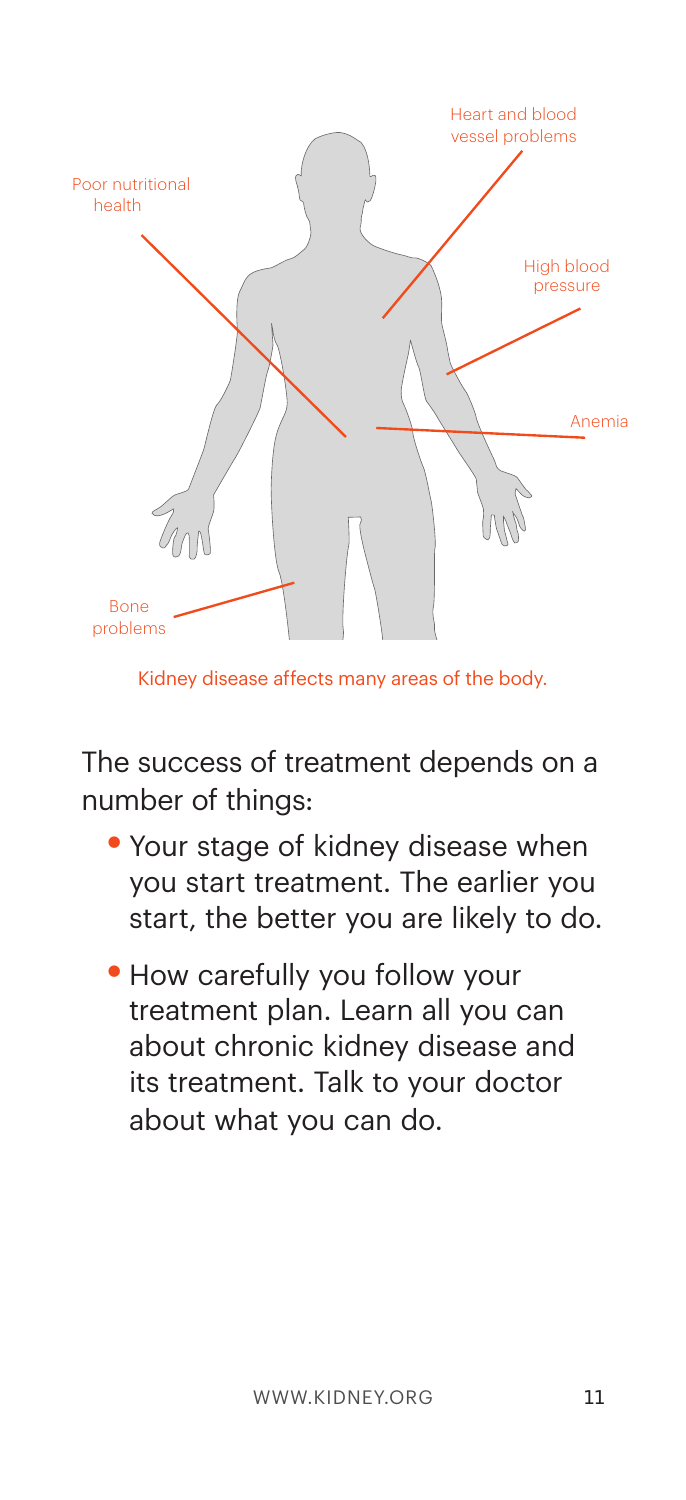# **How is kidney disease treated?**

Treatment depends on your stage of kidney disease and other health problems you may have. If you follow your treatment plan carefully, you are doing your part to help your kidneys work as well as they can for as long as possible.

#### **Control high blood pressure**

If you have CKD, the target blood pressure is usually 130/80 mm Hg or lower. There are different targets for some people, based on other factors or diseases they have, so ask your doctor what your target is.

High blood pressure is treated with:

- **•** Blood pressure medicines. In people with kidney disease, these are usually angiotensinconverting enzyme (ACE) inhibitors or angiotensin-receptor blockers (ARBs). Studies have shown that these medicines help protect your kidneys. Your doctor may find that you also need other types of blood pressure medicines.
- **•** Exercise
- **•** Weight control if you are overweight
- **•** Low salt diet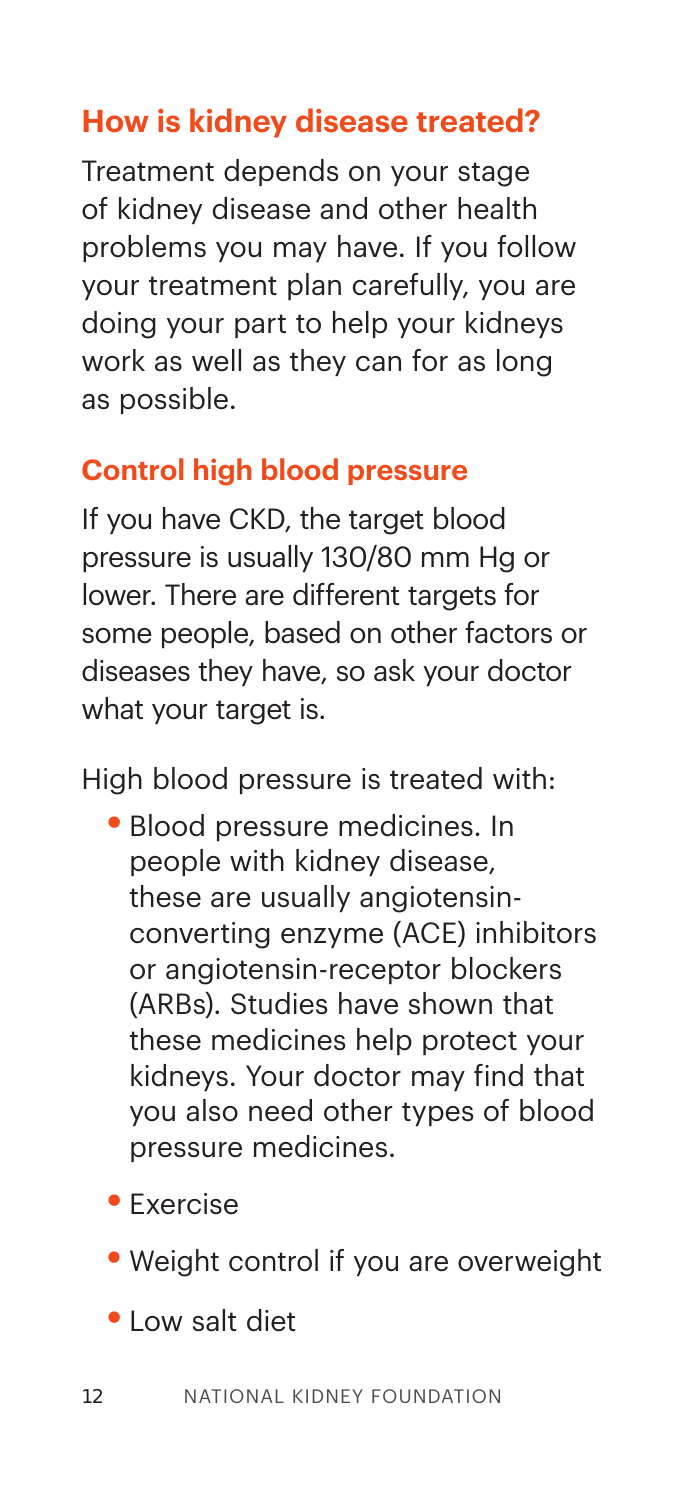#### **Treat other health problems such as:**

- **•** High cholesterol
- Anemia (low red blood cell count)
- **•** Bone disease

#### **Follow a healthy lifestyle**

- **•** Lose weight if you are overweight.
- **•** Exercise regularly.
- Do not smoke.
- Make healthy food choices.
- Use only the medicines, vitamins and supplements that your doctor recommends. Some medicines without a prescription can hurt the kidneys.
- **•** Visit your doctor or clinic regularly. Any changes in your GFR, protein in the urine or blood pressure should be caught early.

#### **Control high blood sugar if you have diabetes**

- **Monitor your blood sugar often.** Discuss the results with your doctor.
- **•** Make food choices recommended by your doctor or dietitian.
- **•** Take medicines and/or insulin as prescribed by your doctor.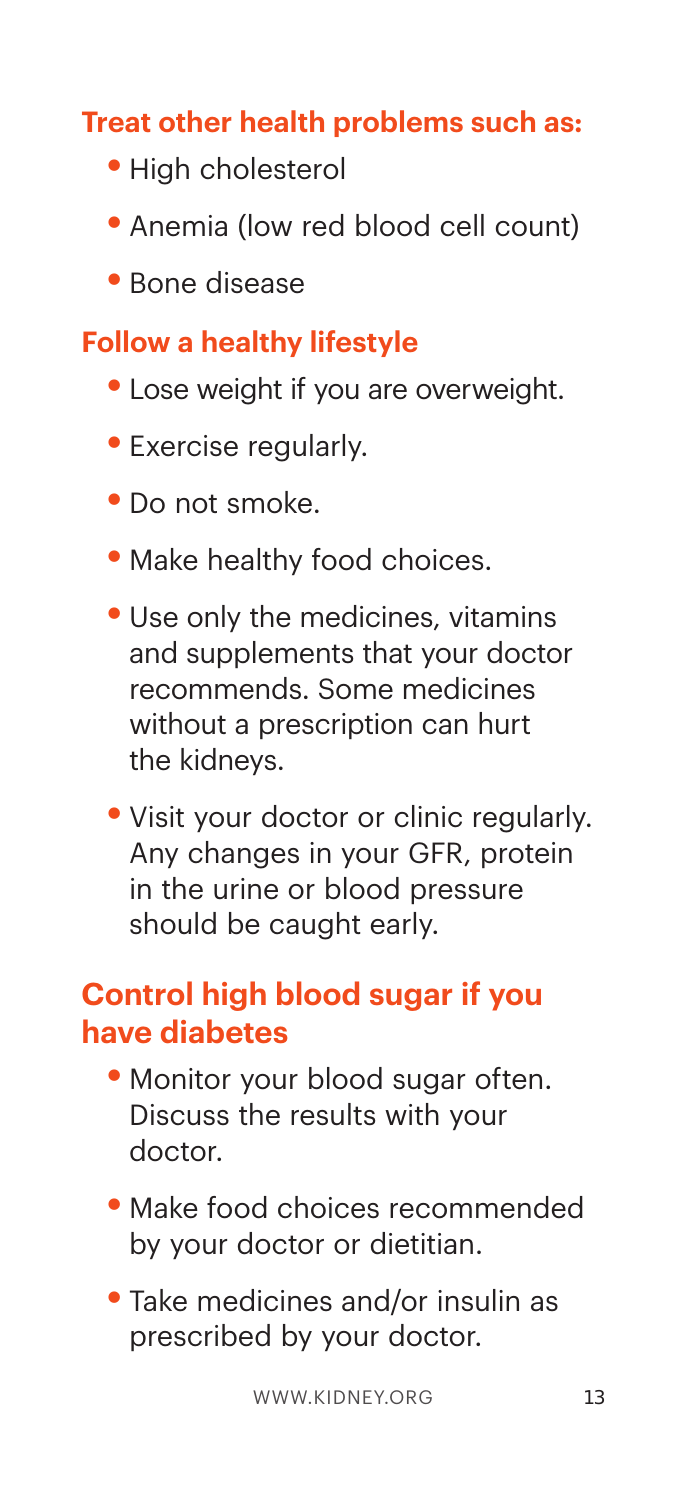- **•** Exercise regularly.
- **•** Visit your doctor regularly.

# **What is kidney failure?**

Some people with CKD may get kidney failure (GFR less than 15). This means they do not have enough kidney function to survive. They will need either dialysis treatment or a kidney transplant.

- **•** Dialysis is a treatment that removes wastes and excess fluid from your blood. Two types of dialysis are available: hemodialysis or peritoneal dialysis.
- **•** A kidney transplant is an operation to replace damaged kidneys with a donated kidney. The kidney may come from a living donor (usually a relative or friend) or someone who has died and wanted to be an organ donor.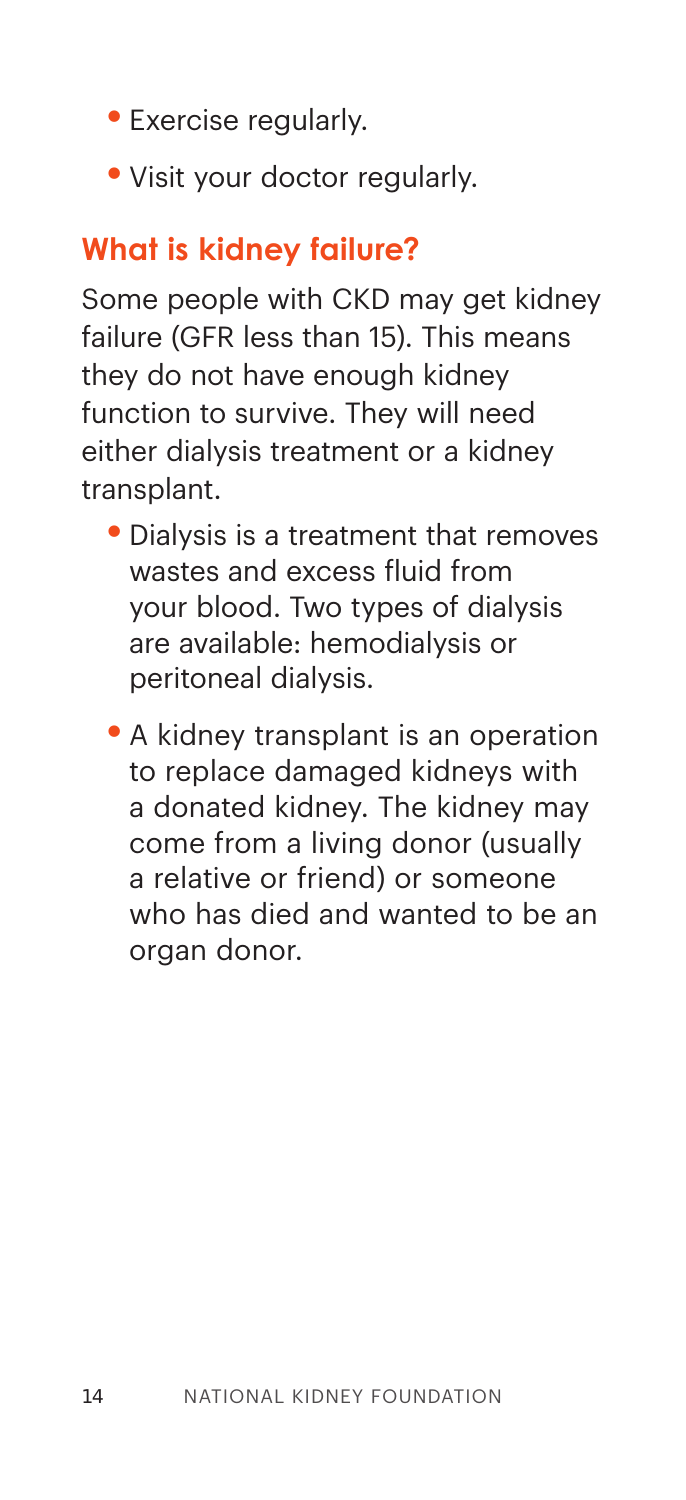#### **NOTES**